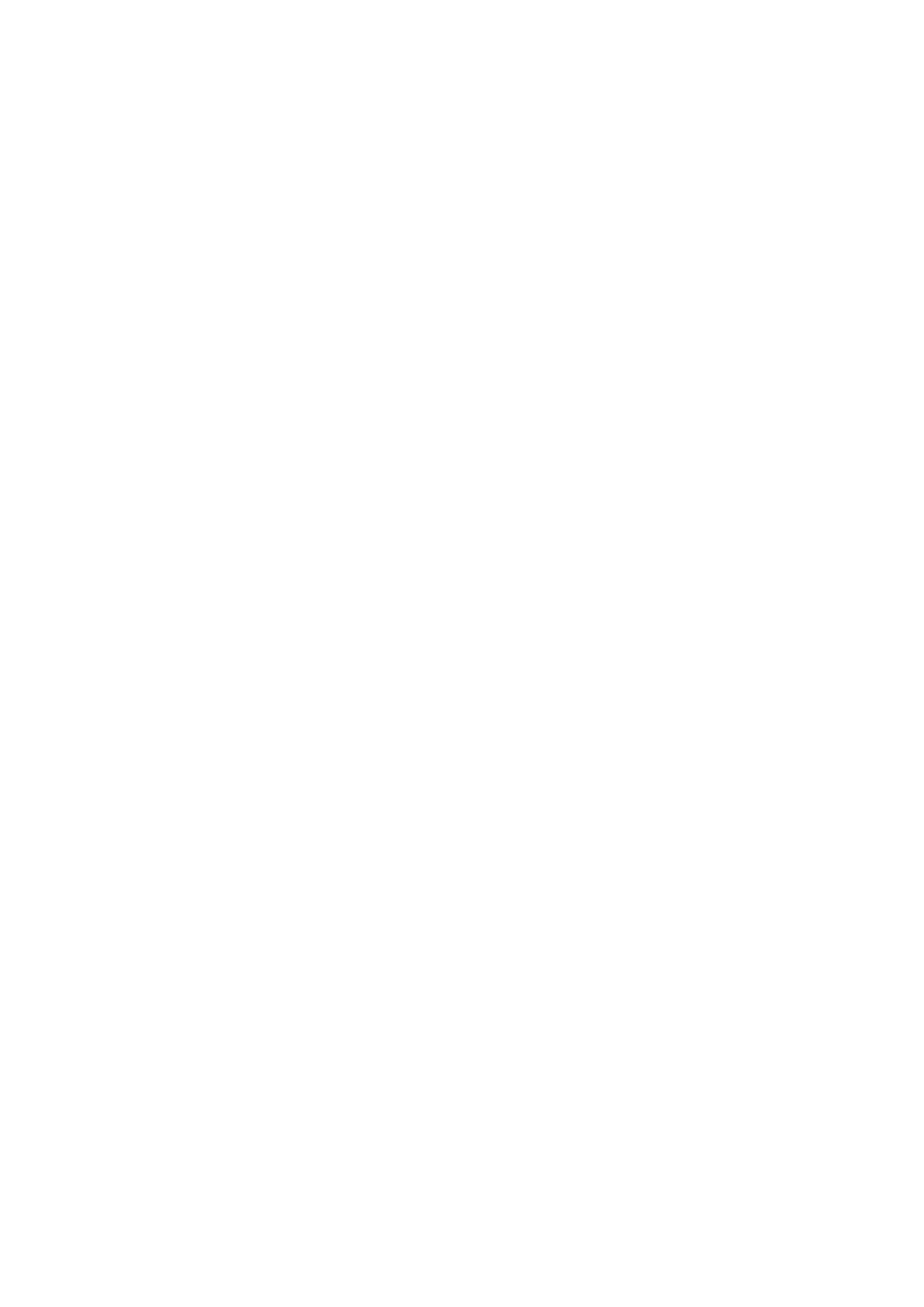buses with an observed headway twice (or more) than the scheduled one, etc..

When computed on the modified ratios, these new indicators are standardized with regard gain or loss of waiting time. Their values are comparable when applied for different parts of the day or for bus lines with different frequencies.

Once computed, the Lorenz curve helps the operator to identify the regularity of the bus line at a glance. We presented here an application on a part of the New Delhi bus network. We believe that this will complement the knowledge that operators already have on the network they manage.

The perspectives are twofold: (1) addressing the advantages and drawbacks of this coefficient compared with others (standard deviation of headway) –  $(2)$  Adding to the observed or scheduled headway, the observed or scheduled travel time from previous to current stop. Then making the ratios and applying the whole process. This would provide a different ranking of buses, suitable for the point of view of the traveler, who is sensitive to his entire journey time.

## *References*

- [1.] Polus, A. (1978). Modeling and measurements of bus service reliability. *Transportation Research,* 12(4), 253-256.
- [2.] Liu, R., & Sinha, S. (2007). Modelling urban bus service and passenger reliability. *The Third International Symposium on Transportation Network Reliability,* 19-20 July, The Hague, Netherlands.
- [3.] Strathman, J. G., Kimpel, T. J., Dueker, K. J., Gerhart, R. L., & Callas, S. (2002). Evaluation of transit operations: Data applications of Tri-Met's automated bus dispatching system. *Transportation*, 29(3), 321-345.
- [4.] Meyer, M. (2002). Measuring system performance: Key to establishing operations as a core agency mission. *Transportation Research Record.Journal of the Transportation Research Board,* (1817), 155-162.
- [5.] Chang, J. S. (2010). Assessing travel time reliability in transport appraisal. *Journal of Transport Geography,* 18(3), 419-425.
- [6.] Mazloumi, E., Currie, G., & Rose, G. (2010). Using GPS data to gain insight into public

transport travel time variability*. Journal of Transportation Engineering,* 136(7), 623-631.

- [7.] Bhouri, N., Kauppila, J. (2011) "Managing Highways for Better Reliability – Assessing Reliability Benefits of Ramp Metering, *Transp. Research Record, Journal of the Transportation Research Board of the National Academies,* Washington., D.C., pp. 1-7.
- [8.] Zhi-Sheng Ye & Min Xie (2015), Stochastic modelling and analysis of degradation for highly reliable products. Volume31, Issue1, Special Issue: Actual Impact and Future Perspectives on Stochastic Modelling in Business and Industry. January/February 2015.
- [9.] Glick, T.B., & Figliozzi, M.A. (2017). Measuring the Determinants of Bus Dwell Time: New Insights and Potential Biases. *Transportation Research Record: Journal of the Transportation Research Board,* Vol. 2647, pp. 109-117
- [10.]Hensher, D. A., &Prioni, P. (2002). A service quality index for area-wide contract performance assessment. *Journal of Transport Economics and Policy (JTEP)*, 36(1), 93-113.
- [11.]Thompson, K., & Schofield, P. (2007). An investigation of the relationship between public transport performance and destination satisfaction. *Journal of transport geography*, 15(2), 136-144.
- [12.] Sheth, C., Triantis, K., &Teodorović, D. (2007). Performance evaluation of bus routes: A provider and passenger perspective. *Transportation Research Part E: Logistics and Transportation Review*, 43(4), 453-478.
- [13.] Lin, J., Wang, P., & Barnum, D. T. (2008). A quality control framework for bus schedule reliability. *Transportation Research Part E: Logistics and Transportation Review,* 44(6), 1086-1098.
- [14.] Trompet, M. & Graham D. (2012) A balanced approach to normalizing bus operational data for performance benchmarking purposes. *Transportation Research Board 91th Annual Meeting.*
- [15.] Eboli, L., Mazzulla, G. (2011). A methodology for evaluating transit service quality based on subjective and objective measures from the passenger's point of view. *Transport Policy*, 18(1), 172-181.
- [16.] Van Oort, N., & van Nes, R. (2007). Improving reliability in urban public transport in strategic and tactical design. In: *Compendium of papers TRB 87th annual meeting,* Washington, DC (pp. 1-17).